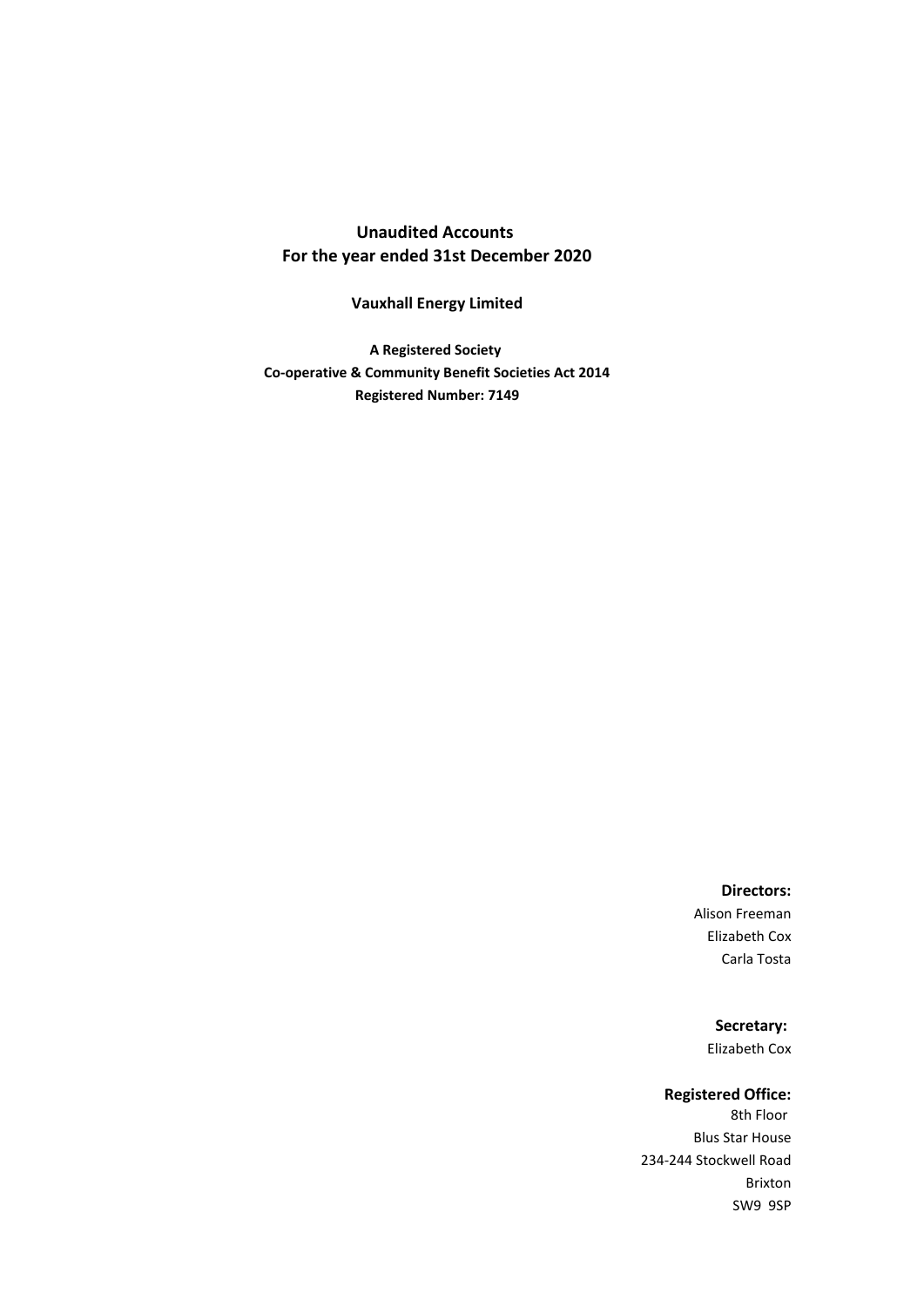### **Vauxhall Energy Limited Unaudited Balance Sheet As at 31st December 2020**

|                                      |                | 2020    | 2019    |
|--------------------------------------|----------------|---------|---------|
|                                      | <b>Note</b>    | £       | £       |
| <b>Fixed Assets</b>                  | 4              |         |         |
| Cost                                 |                | 50,340  | 50,340  |
| Less Depreciation                    |                | 5,034   | 2,517   |
|                                      |                | 45,306  | 47,823  |
| <b>Current Assets</b>                |                |         |         |
| <b>Bank Account</b>                  |                | 541     | 1,734   |
| Debtors                              | 5              | 6,378   | 7,923   |
|                                      |                | 6,919   | 9,657   |
| <b>Current Liabilities</b>           |                |         |         |
| Creditors                            | 6              | 3,903   | 3,758   |
| Shareholders interest                | $\overline{7}$ | 1,391   | 1,230   |
| Community Fund                       | 8              | 789     | 383     |
|                                      |                | 6,083   | 5,372   |
|                                      |                |         |         |
| <b>Net current assets</b>            |                | 836     | 4,286   |
| <b>Net Assets</b>                    |                | £46,142 | £52,109 |
| <b>Represented by:</b>               |                |         |         |
| <b>Shareholders Funds</b>            |                |         |         |
| Repayable Ordinary shares at £1 each | 9              | 50,441  | 50,441  |
|                                      |                | 50,441  | 50,441  |
| <b>Reserves</b>                      |                |         |         |
| Income and expenditure               |                | 4,299   | 3,327   |
|                                      |                | £46,142 | £47,114 |

### **Statements:**

The Co-operative has elected to apply Section 84 of the Co-operative and Community Benefit Act 2014 (the Act) pursuant to a resolution passed at a general meeting not to appoint an auditor.

The Members acknowledge responsibility for:

- i. Ensuring the Co-operative keeps accounting records which comply with the Act, and
- ii. Preparing accounts which give a true and fair view of the state of affairs of the Co-operative as at the end of the financial period in accordance with the requirements of the Act.

These accounts were approved by the Members on 19th June 2021 and signed on their behalf by: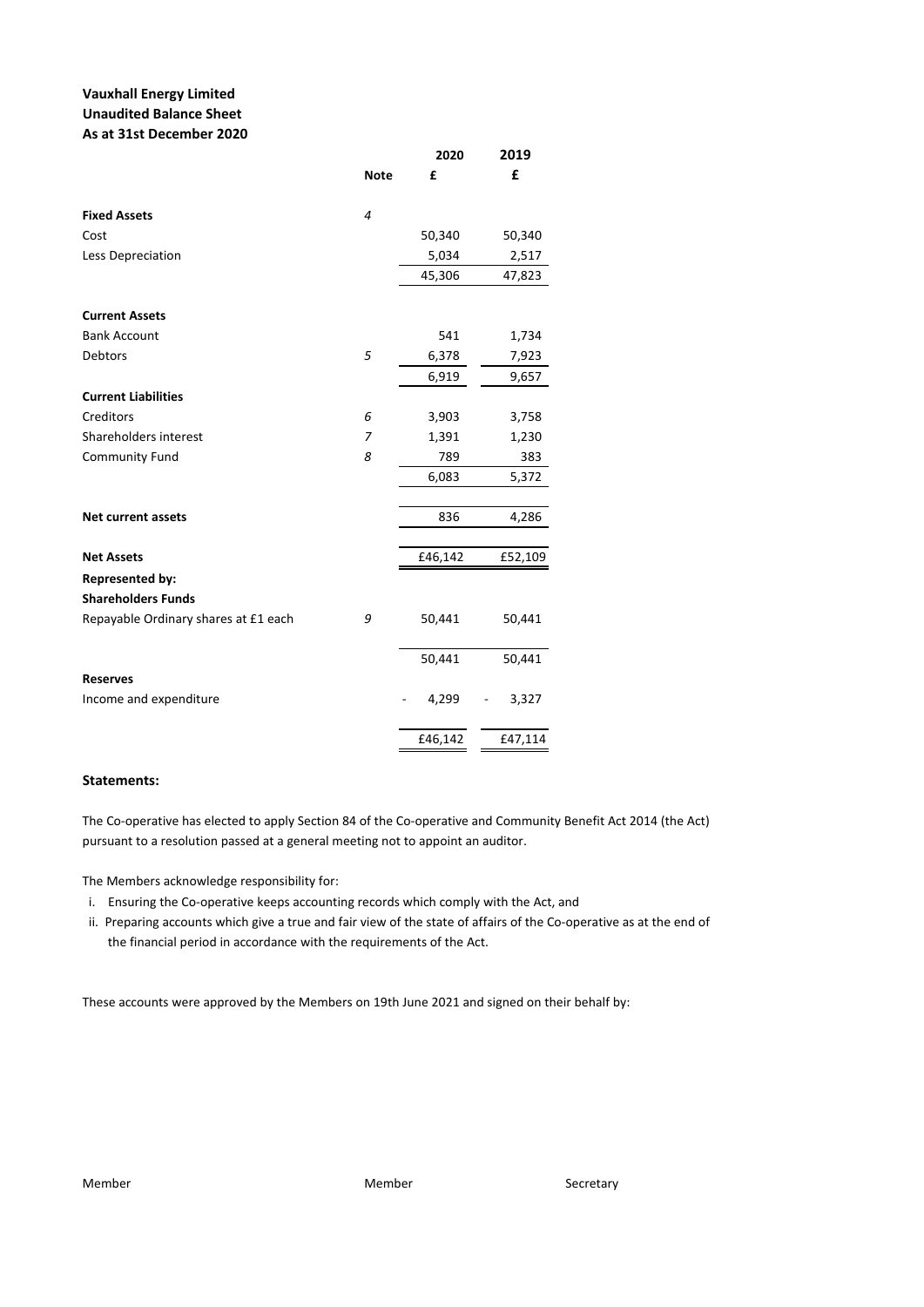# **Vauxhall Energy Limited Unaudited Income and Expenditure For the 12 months to 31st December 2020**

|                                      |                             | 2020    | 2019      |
|--------------------------------------|-----------------------------|---------|-----------|
|                                      |                             | £       | £         |
| Income                               |                             |         |           |
| Feed in tariff                       |                             | 1,829   | 809       |
| Sale of electricity                  |                             | 1,707   | 1,887     |
| <b>Total income</b>                  |                             | 3,535   | 2,696     |
| <b>Expenses</b>                      |                             |         |           |
| Operating                            |                             |         |           |
|                                      | Insurance                   | 307     | 402       |
|                                      | Repairs and small equipment | 280     | 280       |
|                                      |                             | 587     | 682       |
| Legal and Setup costs                |                             |         |           |
|                                      | Bank and share admin costs  |         | 1,000     |
|                                      | FCA fee                     | 211     | 211       |
|                                      |                             | 211     | 1,211     |
| Others                               |                             |         |           |
|                                      | Shareholder Interest        | 1,513   | 1,513     |
|                                      | <b>Community Fund</b>       | 100     | 100       |
|                                      | Depreciation                | 2,517   | 2,517     |
|                                      |                             | 4,130   | 4,130     |
| <b>Total expenditure</b>             |                             | 4,507   | 6,023     |
| Income less expenditure for the year |                             | $-£971$ | $-£3,327$ |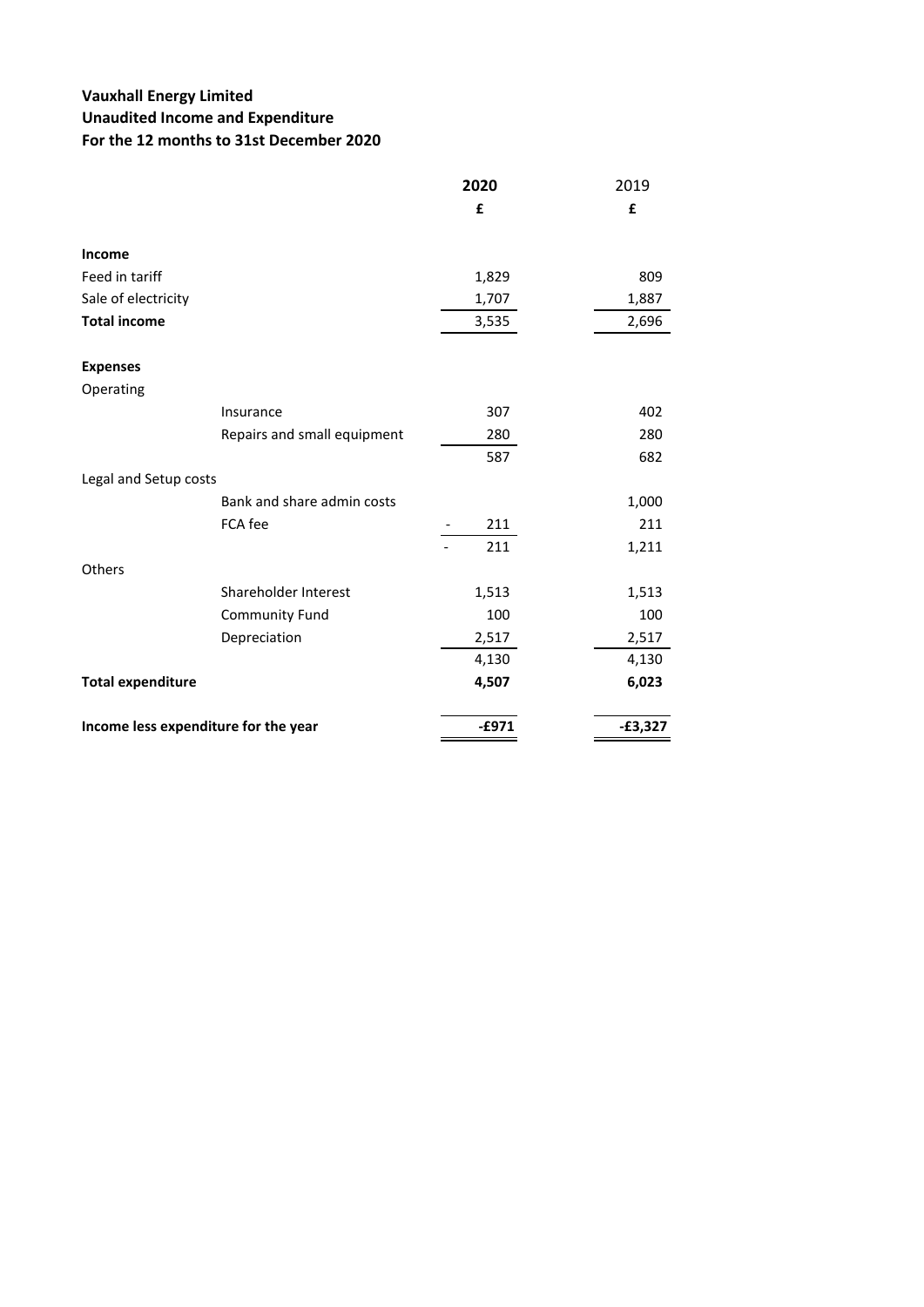#### **Note**

#### **1. Background**

The Co-operative was registered on 23rd June 2015.

#### **2. Directors interests**

The Directors during the period and their interest in the ordinary, fully paid share capital were as follows:

|                | 2020 |
|----------------|------|
|                | f    |
| Alison Freeman | 500  |
| Elizabeth Cox  | 2000 |
| Carla Tosta    | 500  |

No Director received any remuneration during the period.

### *3.* **Accounting Policies**

#### **Accounting Conventions**

These accounts have been prepared under the historical cost convention and in accordance with the Financial Reporting Standard for Smaller Entities (effective April 2008).

#### **Income**

Income represents the value of sales and services net of VAT.

#### **Fixed Assets**

Depreciation has been provided on a straight line basis at a rate estimated to write off the value of the asset over its useful life.

Solar array **- 20 years** 

| 4. | <b>Fixed Assets</b>                  | 2020        |   | 2019   |
|----|--------------------------------------|-------------|---|--------|
|    |                                      | £           |   | £      |
|    | Cost                                 |             |   |        |
|    | As at 1st January 2020               | 50,340      |   | 32,670 |
|    | Additions during the year            |             |   | 32,670 |
|    | Third Party contribution             |             |   | 15,000 |
|    | As at 31st December 2020             | 50,340<br>£ | £ | 50,340 |
|    |                                      |             |   |        |
|    | <b>Accumulated depreciation</b>      |             |   |        |
|    | As at 1st January 2020               | 2,517       |   | 2,517  |
|    | Charge for the year                  | 2,517       |   |        |
|    | As at 31st December 2020             | 5,034<br>£  | £ | 2,517  |
|    | Net book value at 31st December 2020 | £<br>45,306 | £ | 47,823 |

**In 2019 a contribution to installation costs totalling £15,000 was received from Engie and Lambeth Council.**